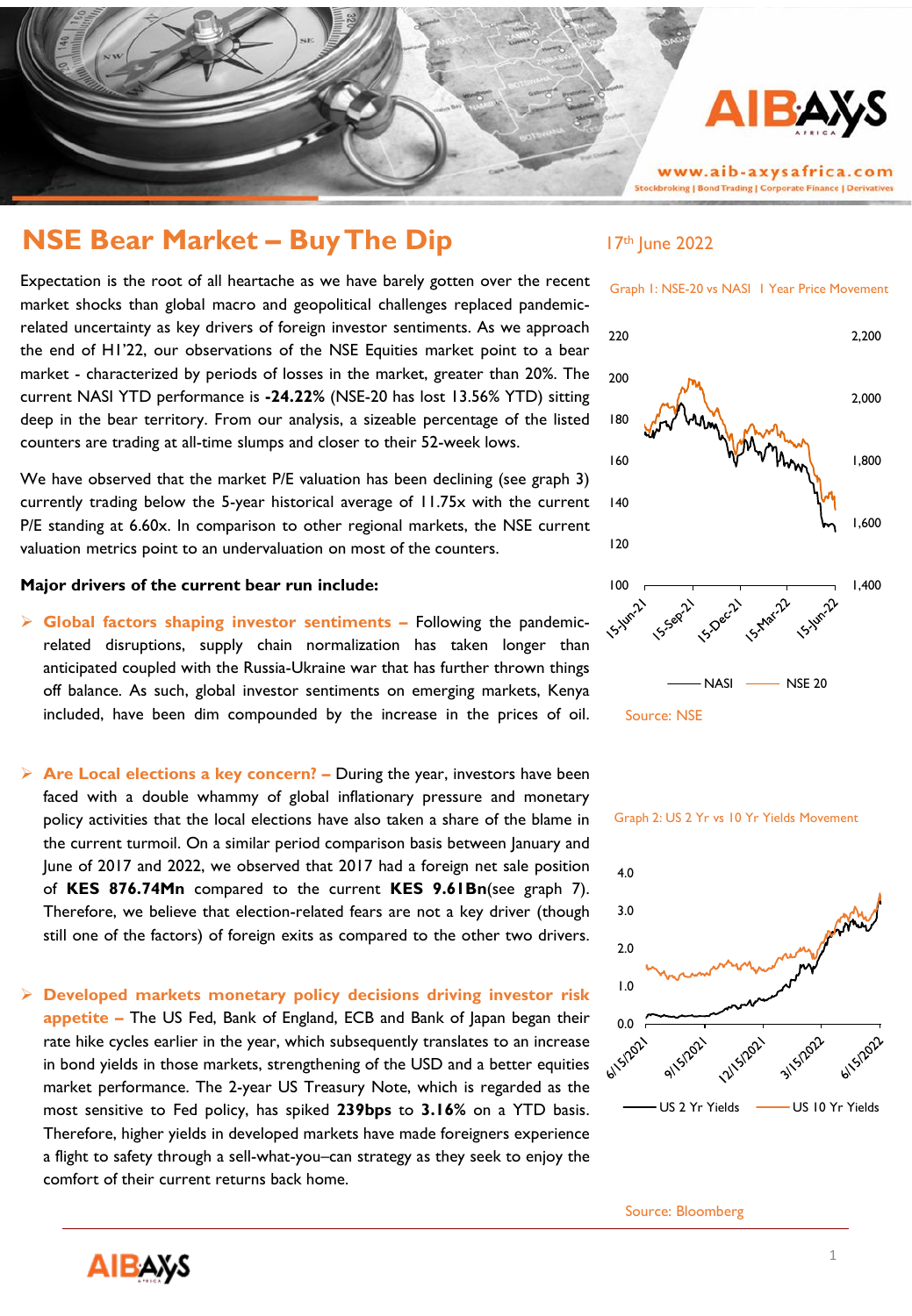

15-Jun-17 15-Dec-17 15-Jun-18 15-Dec-18 15-Jun-19 15-Dec-19 15-Jun-20 15-Dec-20 15-Jun-21 15-Dec-21 15-Jun-22 Source: Bloomberg, AIB-AXYS Analyst Estimates





Graph 5: NSE YTD Top Losers





## Graph 6: NASI vs African Peers YTD Performance Graph 7: 2022 YTD Foreign Net Position (KES Bn)



Source: Bloomberg, AIB-AXYS Analyst Estimates Source: NSE, AIB-AXYS Analyst Estimates





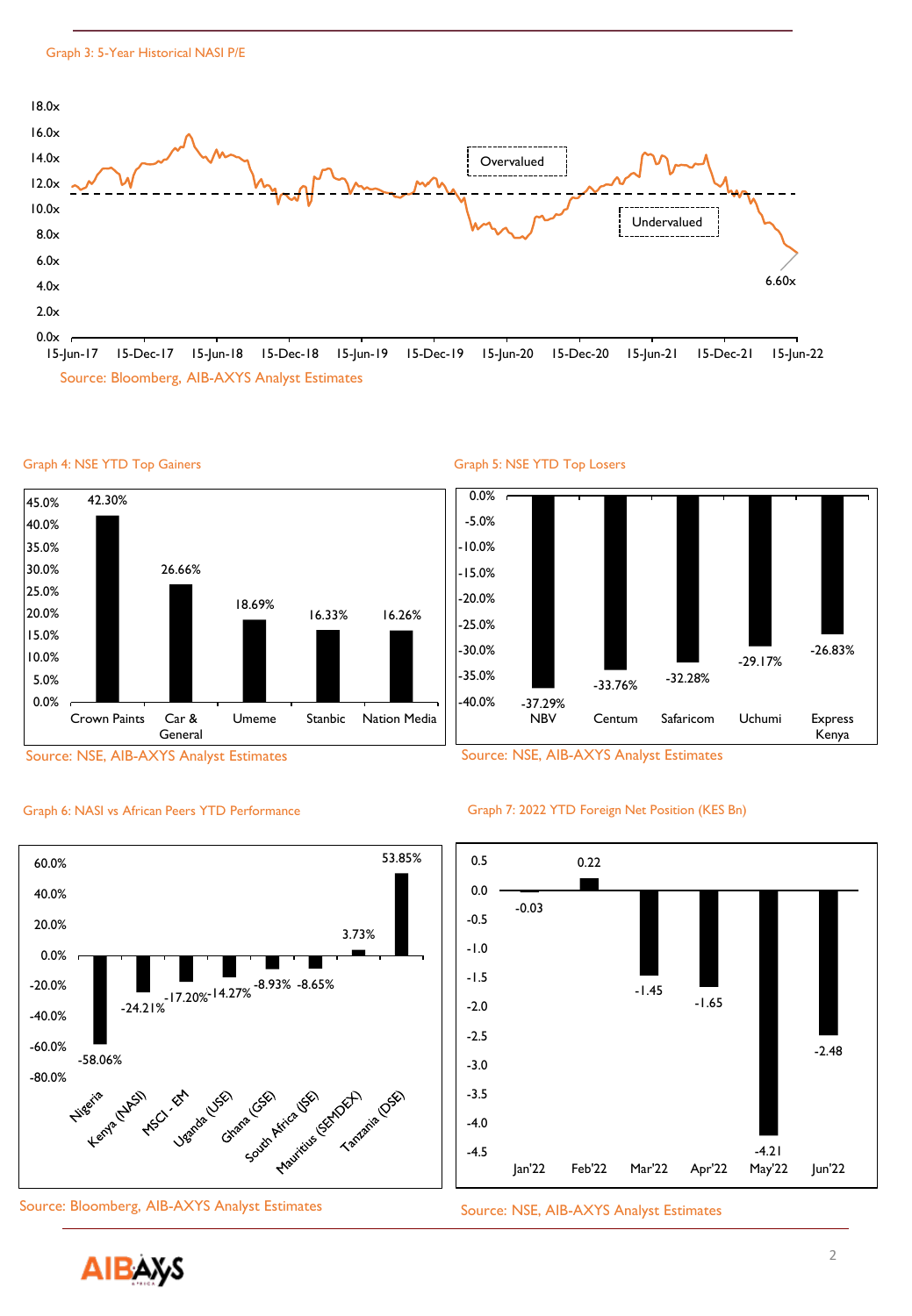## **Where is the Opportunity?**

Our outlook for the rest of the year remains mostly tidy based on our view of the local market having incredible wealth creation opportunities that will play out in the long term. Therefore, in the current depressed environment, we recommend investors to:

- ➢ **Buy the dip** We urge local investors to take advantage of the foreign exits by taking up positions at the current valuations. Overall, most of the listed counters are fundamentally sound with religious dividend payments; are pursuing growth opportunities and have historically delivered value. The emergence of underdog counters that have been previously overlooked by investors: Crown Paints and Car & General at YTD gains of 42.30 % and 23.71%, respectively.
- ➢ **Align with Dividend-Paying counters** With expectations of an eventual recovery investors should take up dividend-paying counters (see Table 2) whose dividend yields are likely to cool off any negative returns already recorded.

| Counter     | 15-Jun-2022 | <b>Target Price</b> | Upside | ∆ YTD     | 52 Week High | 52 Week Low | Rating      |
|-------------|-------------|---------------------|--------|-----------|--------------|-------------|-------------|
| <b>SCOM</b> | 25.70       | 37.53               | 46.03% | $-32.28%$ | 44.95        | 25.70       | <b>BUY</b>  |
| <b>NSE</b>  | 7.04        | 10.05               | 42.76% | $-12.00%$ | 10.15        | 7.00        | <b>BUY</b>  |
| <b>EABL</b> | 128.75      | 180.21              | 39.97% | $-21.97%$ | 193.75       | 128.75      | <b>BUY</b>  |
| <b>KCB</b>  | 38.65       | 52.45               | 35.71% | $-14.96%$ | 49.90        | 35.00       | <b>BUY</b>  |
| <b>IMH</b>  | 16.75       | 22.62               | 35.04% | $-20.62%$ | 23.25        | 16.75       | <b>BUY</b>  |
| <b>EQTY</b> | 40.95       | 55.17               | 34.73% | $-22.37%$ | 54.25        | 40.95       | <b>BUY</b>  |
| <b>DTK</b>  | 50.00       | 66.12               | 32.24% | $-15.97%$ | 69.00        | 49.00       | <b>BUY</b>  |
| <b>BAMB</b> | 34.40       | 45.28               | 31.63% | $-9.47%$  | 39.80        | 32.15       | <b>BUY</b>  |
| <b>COOP</b> | 10.80       | 13.99               | 29.54% | $-16.60%$ | 13.95        | 10.80       | <b>BUY</b>  |
| <b>ABSA</b> | 10.90       | 13.04               | 19.63% | $-8.02%$  | 12.70        | 9.40        | <b>BUY</b>  |
| <b>JUB</b>  | 265.00      | 315.85              | 19.19% | $-16.34%$ | 390.00       | 248.50      | <b>BUY</b>  |
| <b>NCBA</b> | 25.00       | 28.29               | 13.16% | $-0.79%$  | 28.15        | 23.00       | <b>HOLD</b> |
| <b>SCBK</b> | 124.50      | 140.75              | 13.05% | $-2.92%$  | 146.25       | 123.75      | <b>HOLD</b> |
| <b>KNRE</b> | 2.08        | 2.28                | 9.62%  | $-9.57%$  | 2.68         | 2.01        | <b>HOLD</b> |
| <b>SBIC</b> | 101.50      | 105.00              | 3.45%  | 16.33%    | 108.00       | 80.00       | <b>HOLD</b> |

## Table 1 : Top picks

Source: NSE, Company Fillings, AIB-AXYS Analyst Estimates

## Table 2 : Top Dividend Yielding Counters

| Counter     | 15 June 2022<br>(KES) | <b>Total Dividend</b><br>(KES) | Dividend Yield<br>(%) |
|-------------|-----------------------|--------------------------------|-----------------------|
| <b>UMME</b> | 8.00                  | 1.77                           | 22.13%                |
| <b>SCBK</b> | 124.50                | 19.00                          | 15.26%                |
| <b>NCBA</b> | 24.00                 | 3.00                           | 12.50%                |
| <b>BAT</b>  | 430.00                | 53.50                          | 12.44%                |
| <b>KAPC</b> | 89.00                 | 10.00                          | 11.24%                |
| <b>BKG</b>  | 30.70                 | 3.22                           | 10.49%                |
| <b>BAMB</b> | 34.40                 | 3.58                           | 10.41%                |
| <b>ABSA</b> | 10.90                 | 1.10                           | 10.09%                |
| <b>FAHR</b> | 6.00                  | 0.60                           | 10.00%                |
| <b>CRWN</b> | 43.40                 | 4.00                           | 9.22%                 |

Source: NSE, Company Fillings, AIB-AXYS Analyst Estimates